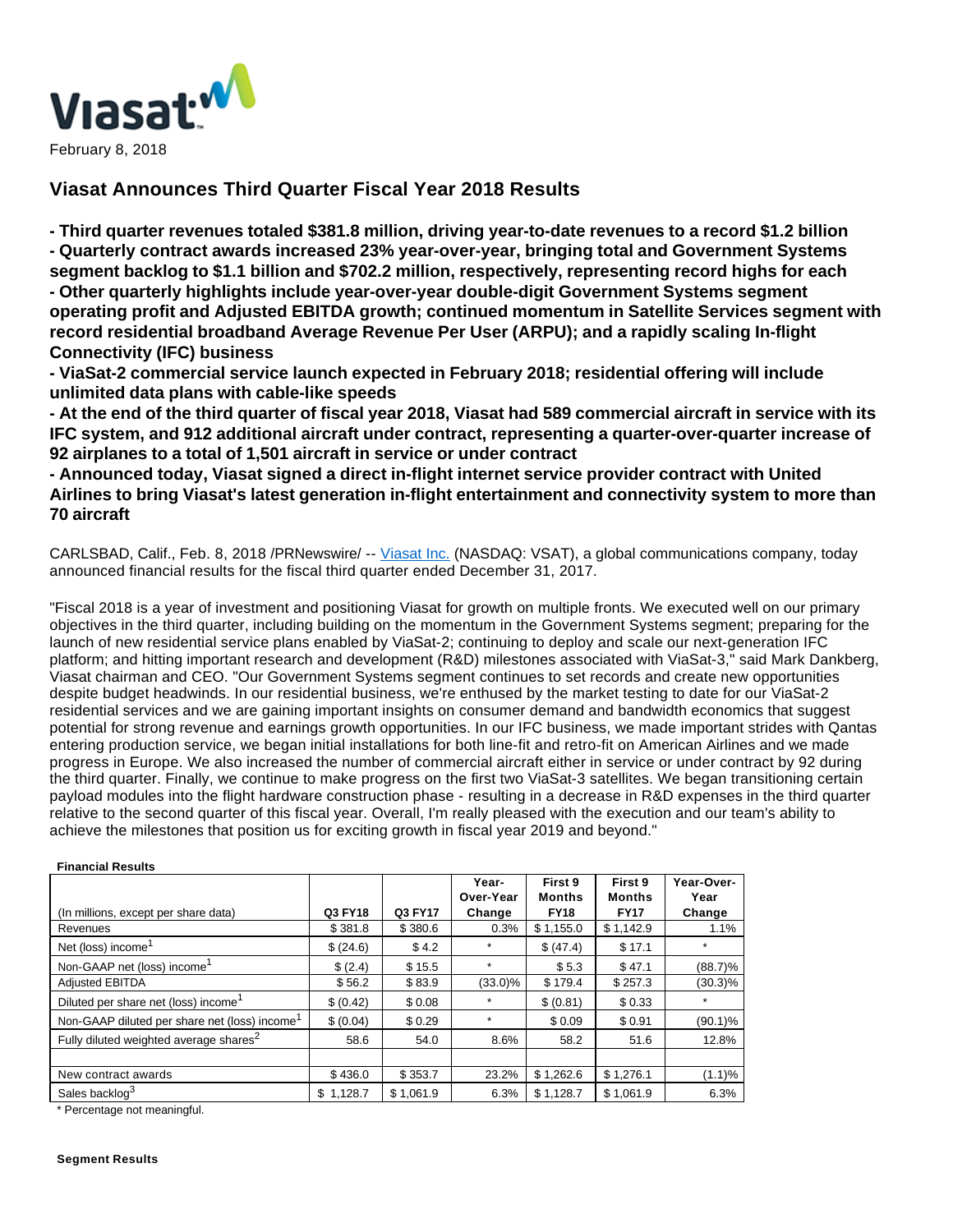|                               |           |           | Year-      | First 9       | First 9       | Year-Over- |
|-------------------------------|-----------|-----------|------------|---------------|---------------|------------|
|                               |           |           | Over-Year  | <b>Months</b> | <b>Months</b> | Year       |
| (In millions)                 | Q3 FY18   | Q3 FY17   | Change     | <b>FY18</b>   | <b>FY17</b>   | Change     |
| <b>Satellite Services</b>     |           |           |            |               |               |            |
| New contract awards           | \$149.3   | \$153.2   | (2.5)%     | \$448.3       | \$444.2       | 0.9%       |
| Revenues                      | \$144.5   | \$160.1   | (9.7)%     | \$444.3       | \$468.8       | (5.2)%     |
| Operating profit <sup>4</sup> | \$1.7     | \$34.8    | $(95.2)\%$ | \$33.1        | \$98.3        | $(66.3)\%$ |
| <b>Adjusted EBITDA</b>        | \$46.4    | \$76.6    | $(39.4)\%$ | \$163.9       | \$222.4       | $(26.3)\%$ |
|                               |           |           |            |               |               |            |
| <b>Commercial Networks</b>    |           |           |            |               |               |            |
| New contract awards           | \$87.3    | \$48.3    | 80.8%      | \$184.4       | \$162.5       | 13.4%      |
| Revenues                      | \$55.5    | \$54.5    | 1.9%       | \$157.1       | \$185.5       | $(15.3)\%$ |
| Operating loss <sup>4</sup>   | \$ (53.5) | \$ (48.6) | $(10.1)\%$ | \$(179.0)     | \$(128.0)     | (39.9)%    |
| <b>Adjusted EBITDA</b>        | \$ (38.0) | \$ (32.6) | $(16.4)\%$ | \$(133.0)     | \$ (82.5)     | $(61.3)\%$ |
|                               |           |           |            |               |               |            |
| <b>Government Systems</b>     |           |           |            |               |               |            |
| New contract awards           | \$199.4   | \$152.2   | 30.9%      | \$629.9       | \$669.4       | (5.9)%     |
| Revenues                      | \$181.8   | \$166.0   | 9.5%       | \$553.6       | \$488.6       | 13.3%      |
| Operating profit <sup>4</sup> | \$29.7    | \$24.1    | 23.0%      | \$96.5        | \$71.1        | 35.7%      |
| <b>Adjusted EBITDA</b>        | \$47.8    | \$39.9    | 19.7%      | \$148.5       | \$117.4       | 26.5%      |

 $1$  Attributable to Viasat, Inc. common stockholders.

 $^2$  As the three and nine months ended December 31, 2017 financial information resulted in a net loss, the weighted average number of shares used to calculate basic and diluted net loss per share is the same, as diluted shares would be anti-dilutive.

 $3$  Amounts include certain backlog adjustments due to contract changes and amendments. Backlog does not include contracts with our broadband internet subscribers in our Satellite Services segment, nor does it include anticipated purchase orders and requests for the installation of IFC systems or future recurring internet services revenues under commercial IFC agreements recorded in our Commercial Networks and Satellite Services segments, respectively. <sup>4</sup> Before corporate and amortization of acquired intangible assets.

# **U.S. Tax Reform**

The Tax Cuts and Jobs Act (the Tax Reform), enacted on December 22, 2017, among other matters, lowered the corporate federal income tax rate from 35% to 21%. As the Company has a March 31 fiscal year-end, the lower corporate federal income tax rate will be phased in, resulting in a U.S. statutory federal rate of approximately 32% for fiscal year 2018, and 21% for subsequent years. Although, the lower corporate federal income tax rate will be positive for the Company in the long-term, in the current quarter, based on preliminary calculations, the Company revalued its net deferred tax assets and as a result recorded additional income tax expense of approximately \$12.2 million for the three and nine months ended December 31, 2017. The impact of the Tax Reform on diluted per share net loss attributable to Viasat, Inc. common stockholders for the three and nine months ended December 31, 2017 was \$0.21 per share. The impact of the Tax Reform on Non-GAAP diluted per share net (loss) income attributable to Viasat, Inc. common stockholders for the three and nine months ended December 31, 2017 was \$0.06 per share.

# **Accompanying Announcement from Thursday, February 8, 2018**

Today, Viasat announced a new contract with United Airlines (UAL) to bring Viasat's latest generation in-flight entertainment and connectivity (IFEC) system to more than 70 aircraft, including at least 58 of United's new Boeing 737MAX aircraft. Viasat will serve as the direct in-flight internet service provider to United, deploying its most advanced IFEC system, in order to provide United customers access to fast, reliable internet connections from the air—for accessing their favorite websites to connecting with key business applications such as a corporate VPN and secure email. Viasat's IFEC system will also power United's Personal Device Entertainment system, which offers customers access to hundreds of entertainment titles from its onboard library.

# **Satellite Services**

In the third quarter of fiscal year 2018, Viasat's Satellite Services segment revenues were lower compared to the same period last year primarily due to a moderate decrease in the overall number of residential subscribers, which at the close of the third quarter of fiscal year 2018 was approximately 577,000. This decrease was partially offset by continued growth in ARPU, and expansion of Viasat's IFC services. In addition, the prior year included a revenue benefit of \$6.8 million associated with payments under the Space Systems/Loral (SS/L) settlement. Segment operating profits and Adjusted EBITDA were lower compared to the prior year period primarily as a result of the revenue decrease as well as increased expenses related to the expected February 2018 commercial launch of broadband services on the ViaSat-2 satellite, and anticipated rapid growth for IFC services. Highlights for the quarter include:

- ARPU in the residential business grew 8% year-over-year to a record high of \$68.23, as the Company continued to see good response to its selective introduction of higher-value premium service plans ahead of the ViaSat-2 commercial service launch.
- As of quarter end, approximately 43,000 subscribers were already on "ViaSat-2 like" unlimited plans on the ViaSat-1 satellite, indicating consumers' interest for higher-value premium service plans that deliver higher speeds, more data and more video streaming.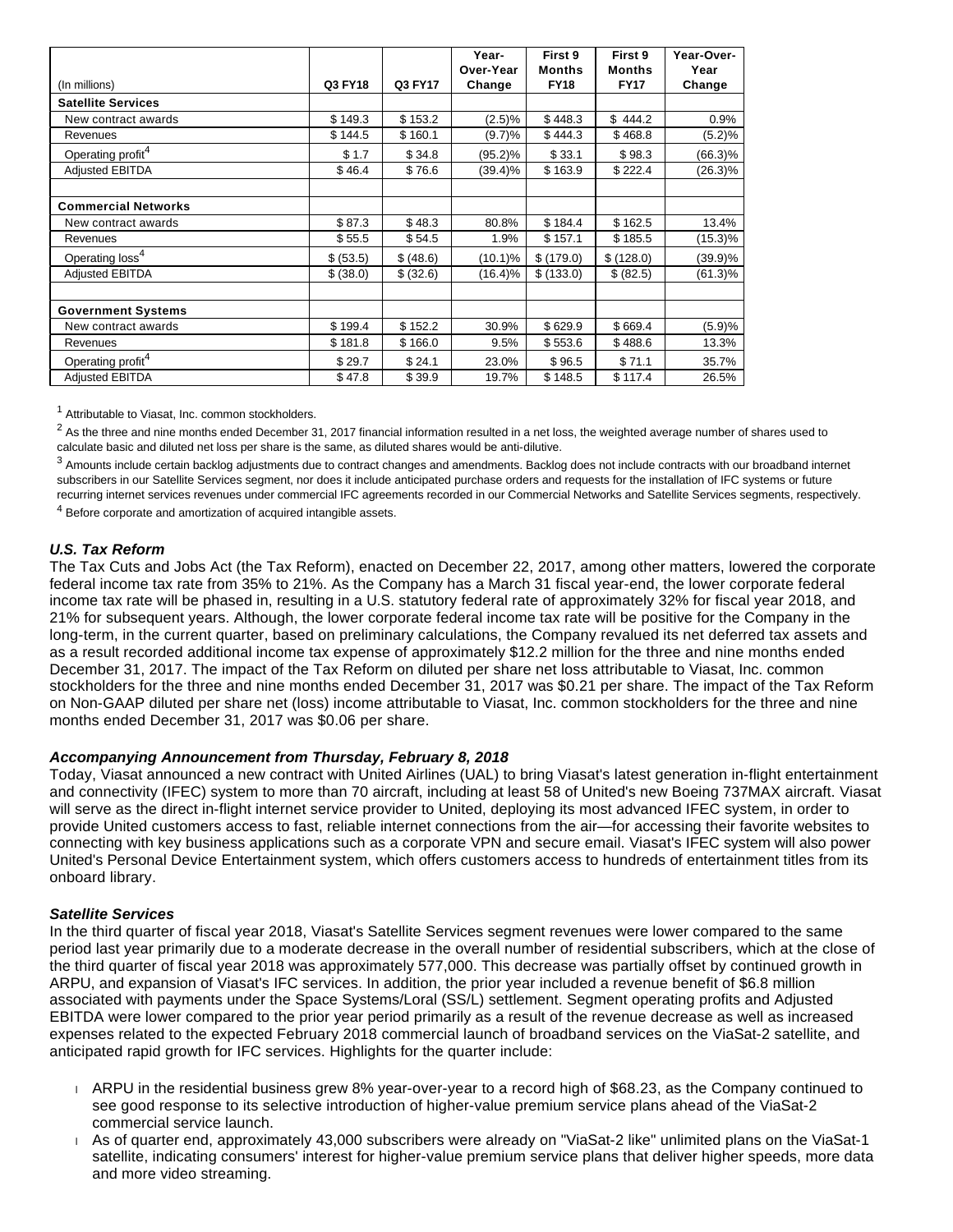- At the close of the third quarter of fiscal year 2018, there were 589 commercial aircraft in service equipped with Viasat's IFC system and Viasat expects to install its system on 912 additional aircraft under existing contracts, a sequential increase of 92 planes to a total of 1,501 aircraft either in service or under contract. The Company anticipates a significant increase in new installations of its IFC system to begin in the fourth quarter of fiscal year 2018.
- Viasat expanded its relationship with JetBlue, signing a contract to upgrade JetBlue aircraft to the latest Viasat connectivity hardware. This will provide JetBlue direct access to the expanded coverage and capacity of the ViaSat-2 and ViaSat-3 satellite platforms and create new opportunities for innovative passenger information and entertainment options.

Fiscal year-to-date, Satellite Services segment revenues, operating profit and Adjusted EBITDA were lower compared to the same period last year. This decrease reflected the \$20.0 million year-over-year impact to revenues and operating profit due to the completion of payments under the SS/L settlement agreement in the prior fiscal year, plus costs associated with the preparation and launch of the ViaSat-2 satellite service for residential, aviation, enterprise and emerging markets.

# **Commercial Networks**

In the third quarter of fiscal year 2018, Viasat's Commercial Networks segment results continued to reflect R&D investments in the Company's ultra-high capacity ViaSat-3 class satellite constellation, as well as upfront costs due to ramping demand for Viasat's IFC terminal systems. As a result, segment operating loss was higher and Adjusted EBITDA was lower for the third quarter of fiscal year 2018 compared to the same period last year. Highlights for the quarter include:

- New contract awards for the segment were higher by 81% compared to the same period last fiscal year, and by 13% on a fiscal year-to-date basis, primarily due to demand for IFC equipment and new contract wins for next-generation broadband capabilities, including phased array antenna solutions for residential and on-the-move applications. The book-to-bill ratio for the third quarter and year-to-date were 1.6:1 and 1.2:1, respectively.
- Viasat expects to launch commercial broadband services on the ViaSat-2 satellite in February 2018.
- Viasat and Boeing have proceeded with full construction, integration and testing of the first two ViaSat-3 class satellites. As a result, R&D for the quarter decreased sequentially from the second quarter of fiscal year 2018.

Fiscal year-to-date, Commercial Networks segment operating loss was higher and Adjusted EBITDA was lower compared to the same period last year, reflecting year-over-year impacts and investment trends similar to those seen in the third quarter of fiscal year 2018. Fiscal year-to-date segment revenues were down 15% compared to the same period last year, primarily as a result of lower fixed terminal sales for Australia's nbn™ satellite broadband service, partially offset by an increase in delivery of next-generation IFC systems.

# **Government Systems**

Viasat's Government Systems segment revenues for the third quarter of fiscal year 2018 were \$181.8 million, a 9% increase year-over-year. Continued demand for Viasat's tactical data link products, secure networking products and government mobility services provides evidence of Viasat's ability to bring commercial innovation into the defense sector. Operating profit increased by 23% to \$29.7 million and Adjusted EBITDA increased 20% to \$47.8 million for the quarter, compared to the prior year period. Operating profit and revenue growth were driven primarily by strong demand for Viasat's Non-Developmental Item (NDI) products initiated under Company funded R&D programs in prior periods, alongside expanding demand for cybersecurity and information assurance products. Highlights for the quarter include:

- Fiscal year-to-date segment contract awards equaled \$629.9 million, reflecting a 1.1 to 1 book-to-bill ratio, and a record segment backlog of \$702.2 million, driving total Company backlog to \$1.1 billion.
- Key awards:
	- $\mu$  Viasat was awarded a contract to upgrade the NATO UHF satellite communications control stations to comply with the Integrated Waveform baseline, giving NATO greater communications interoperability, scalability and flexibility across legacy and next-generation platforms.
	- » Viasat received a five-year, sole-source Indefinite Delivery Indefinite Quantity (IDIQ) contract with an initial ceiling of \$350 million for advanced equipment, systems, services and support to modernize ground/air situational awareness, tactical data links, terrestrial networking, intelligence, surveillance and reconnaissance, tactical satellite communications, information assurance, network management and cybersecurity for Special Operations Forces.
- Key milestones achieved:
	- » The first ever handheld Link 16 radio, the Viasat Battlefield Awareness and Targeting System Dismounted (BATS-D) device, known to the United States Department of Defense as the AN/PRC-161, became National Security Agency (NSA) Type 1 certified.
	- » The U.S. Air Force and Viasat completed production readiness review on the Mini Crypto program for the development of an embeddable cryptographic security/data module for military handheld devices and unmanned systems that communicates sensitive and classified data.

Fiscal year-to-date, Viasat's Government Systems segment delivered record performance, with revenue growth of 13% year-over-year to \$553.6 million amidst a competitive defense sector. Operating profit increased 36% year-over-year to a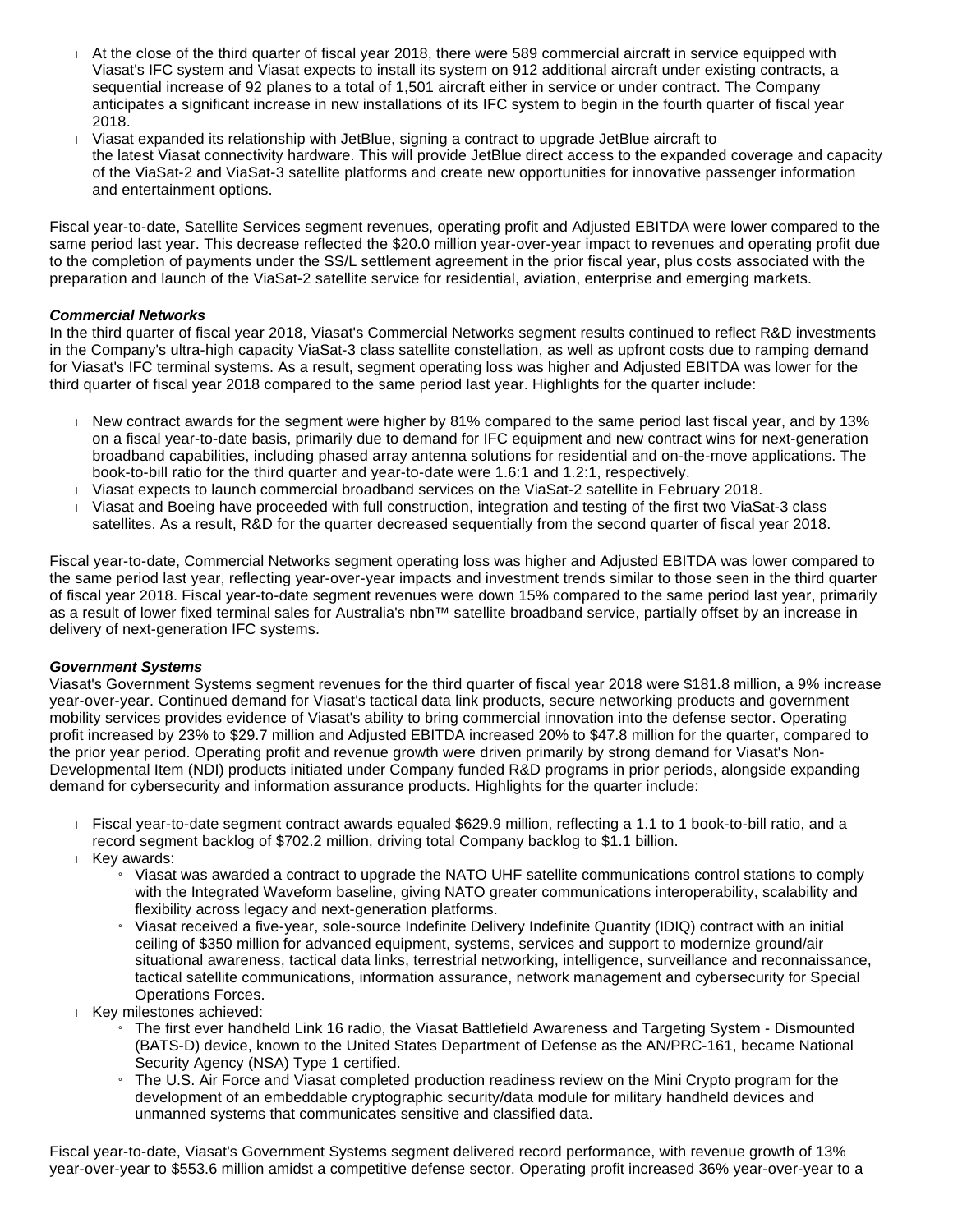record of \$96.5 million, generating record Adjusted EBITDA of \$148.5 million, a 27% increase over the same period last year.

## **Conference Call**

Viasat will host a conference call to discuss the third quarter of fiscal year 2018 results. Details follow:

DATE/TIME: Thursday, February 8, 2018 at 5:00 p.m. Eastern Time DIAL-IN: (877) 640-9809 in the U.S.; (914) 495-8528 international<br>WEBCAST: investors.viasat.com. [investors.viasat.com.](http://investors.viasat.com/)

REPLAY: Available from 8:00 p.m. Eastern Time on Thursday, February 8 until 11:59 p.m. Eastern Time on Friday, February 9 by dialing (855) 859-2056 for U.S. callers and (404) 537-3406 for international callers; conference ID 8985728.

## **Forward-Looking Statements**

This press release contains forward-looking statements that are subject to the safe harbors created under the Securities Act of 1933 and the Securities Exchange Act of 1934. Forward-looking statements include, among others, statements that refer to opportunities, growth and outlook for fiscal year 2018 and beyond; satellite construction and launch activities, including the completion of in-orbit testing and launch of commercial service on the ViaSat-2 satellite and the timing thereof; the residential service plans to be offered on the ViaSat-2 satellite and the expected customer demand; the performance and benefits of our ViaSat-2 and ViaSat-3 class satellites; the expected completion, capacity, service, coverage, service speeds, availability and other features of our satellites, and the timing, cost, economics and other benefits associated therewith; the development and performance of equipment and hardware for the ViaSat-2 and ViaSat-3 class satellite platforms, the timing thereof and the benefits associated therewith; international expansion plans; the realization of IFC investments and the number of IFC systems expected to be installed under existing contracts with commercial airlines; the impacts of new contracts entered into with, and the roll-out, ramp-up and uptake of products and services by, and services to be offered by, our airline partners as well as our commercial networks and government systems customers; and future impacts of the Tax Reform. Readers are cautioned that actual results could differ materially from those expressed in any forward-looking statements. Factors that could cause actual results to differ include: the failure of the ViaSat-2 satellite to successfully complete in-orbit testing; our ability to realize the anticipated benefits of the ViaSat-2 and ViaSat-3 class satellites; unexpected expenses related to our satellite projects; our ability to successfully implement our business plan for our broadband satellite services on our anticipated timeline or at all; risks associated with the construction, launch and operation of our satellites, including the effect of any anomaly, operational failure or degradation in satellite performance; our ability to realize the anticipated benefits of our strategic partnership arrangement with Eutelsat; our ability to successfully develop, introduce and sell new technologies, products and services; the number of purchase orders that are submitted and accepted for the installation of IFC systems with respect to aircraft under contract; audits by the U.S. government; changes in the global business environment and economic conditions; delays in approving U.S. government budgets and cuts in government defense expenditures; our reliance on U.S. government contracts, and on a small number of contracts which account for a significant percentage of our revenues; reduced demand for products and services as a result of continued constraints on capital spending by customers; changes in relationships with, or the financial condition of, key customers or suppliers; our reliance on a limited number of third parties to manufacture and supply our products; increased competition; introduction of new technologies and other factors affecting the communications and defense industries generally; the effect of adverse regulatory changes on our ability to sell products and services; our level of indebtedness and ability to comply with applicable debt covenants; our involvement in litigation, including intellectual property claims and litigation to protect our proprietary technology; and our dependence on a limited number of key employees. In addition, please refer to the risk factors contained in our SEC filings available at [www.sec.gov,](http://www.sec.gov/) including our most recent Annual Report on Form 10-K and Quarterly Reports on Form 10-Q. Readers are cautioned not to place undue reliance on any forward-looking statements, which speak only as of the date on which they are made. We undertake no obligation to update or revise any forward-looking statements for any reason.

### **About Viasat**

Viasat is a global communications company that believes everyone and everything in the world can be connected. For more than 30 years, Viasat has helped shape how consumers, businesses, governments and militaries around the world communicate. Today, the Company is developing the ultimate global communications network to power high-quality, secure, affordable, fast connections to impact people's lives anywhere they are—on the ground, in the air or at sea. To learn more about Viasat, visit: [www.viasat.com,](http://www.viasat.com/) go to [Viasat's Corporate Blog](https://corpblog.viasat.com/), or follow the Company on social media at: [Facebook](https://www.facebook.com/ViaSat), [Instagram](https://www.instagram.com/viasatinc/), [LinkedIn,](https://www.linkedin.com/company/viasat) [Twitter](https://twitter.com/ViaSatInc) or [YouTube.](https://www.youtube.com/user/ViaSatInc)

### **Use of Non-GAAP Financial Information**

To supplement Viasat's consolidated financial statements presented in accordance with generally accepted accounting principles (GAAP), Viasat uses non-GAAP net income (loss) attributable to Viasat Inc. and Adjusted EBITDA, measures Viasat believes are appropriate to enhance an overall understanding of Viasat's past financial performance and prospects for the future. We believe the non-GAAP results provide useful information to both management and investors by excluding specific expenses that we believe are not indicative of our core operating results. In addition, since we have historically reported non-GAAP results to the investment community, we believe the inclusion of non-GAAP numbers provides consistency in our financial reporting and facilitates comparisons to the Company's historical operating results. Further, these non-GAAP results are among the primary indicators that management uses as a basis for evaluating the operating performance of our segments, allocating resources to such segments, planning and forecasting in future periods. The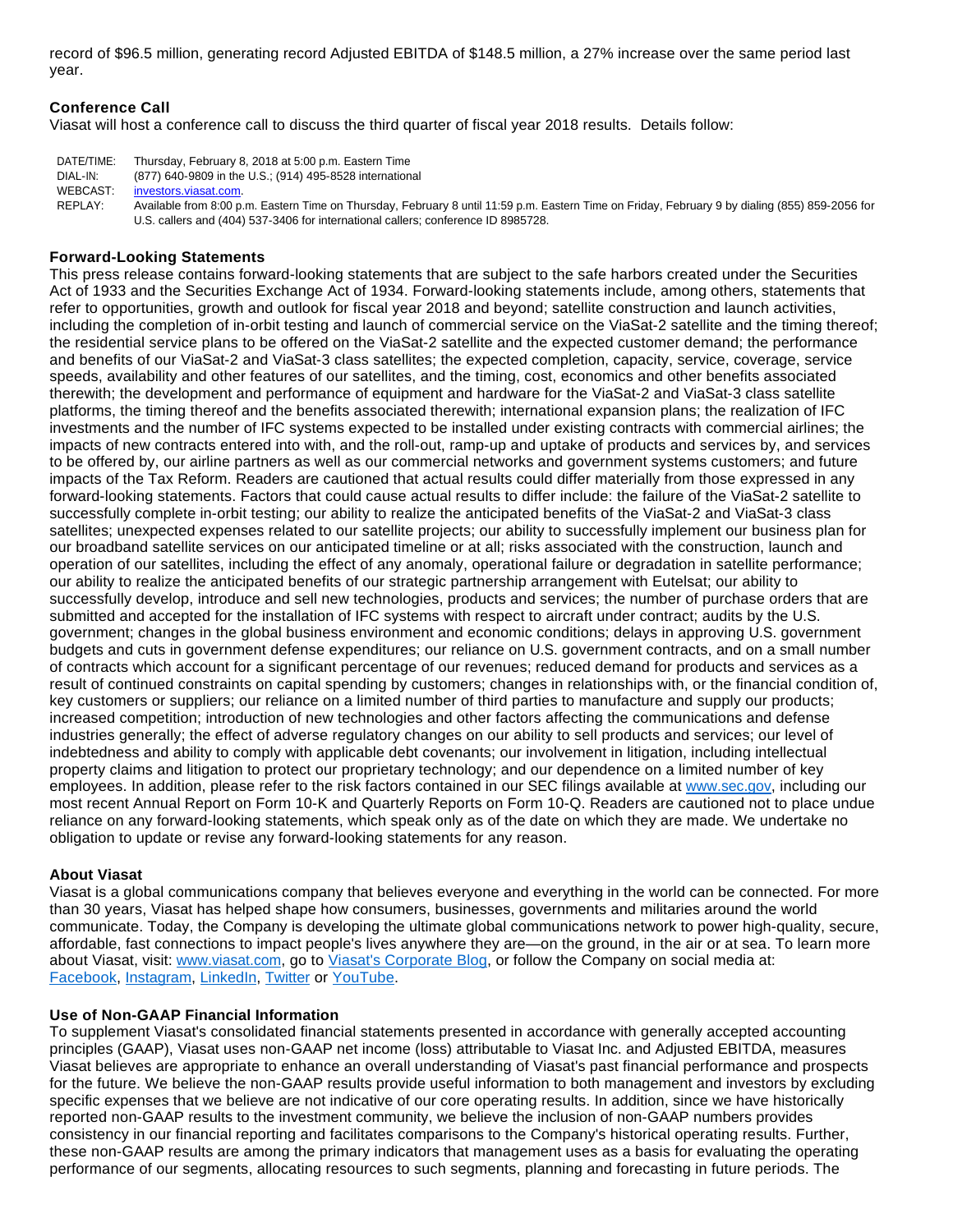presentation of this additional information is not meant to be considered in isolation or as a substitute for measures of financial performance prepared in accordance with GAAP. A reconciliation of specific adjustments to GAAP results is provided in the tables below.

Copyright © 2018 Viasat, Inc. All rights reserved. Viasat is a registered trademark of Viasat, Inc. The Viasat logo is a trademark of Viasat, Inc. All other product or company names mentioned are used for identification purposes only and may be trademarks of their respective owners.

#### **Condensed Consolidated Statements of Operations (Unaudited) (In thousands, except per share data)**

|                                                              |                   | Three months ended |                   | Nine months ended |                   |    |                   |  |  |
|--------------------------------------------------------------|-------------------|--------------------|-------------------|-------------------|-------------------|----|-------------------|--|--|
|                                                              | December 31, 2017 |                    | December 31, 2016 |                   | December 31, 2017 |    | December 31, 2016 |  |  |
| Revenues:                                                    |                   |                    |                   |                   |                   |    |                   |  |  |
| Product revenues                                             | \$<br>175,957     | \$                 | 169,574           | \$                | 523,858           | \$ | 517,485           |  |  |
| Service revenues                                             | 205,880           |                    | 211,056           |                   | 631,097           |    | 625,433           |  |  |
| <b>Total revenues</b>                                        | 381,837           |                    | 380,630           |                   | 1,154,955         |    | 1,142,918         |  |  |
| Operating expenses:                                          |                   |                    |                   |                   |                   |    |                   |  |  |
| Cost of product revenues                                     | 126,437           |                    | 124,579           |                   | 382,932           |    | 382,084           |  |  |
| Cost of service revenues                                     | 137,275           |                    | 130,967           |                   | 410,538           |    | 392,790           |  |  |
| Selling, general and administrative                          | 100,125           |                    | 80,282            |                   | 279,382           |    | 236,906           |  |  |
| Independent research and development                         | 40,149            |                    | 34,436            |                   | 131,482           |    | 89,790            |  |  |
| Amortization of acquired intangible assets                   | 3,177             |                    | 2,775             |                   | 9,757             |    | 7,565             |  |  |
| (Loss) income from operations                                | (25, 326)         |                    | 7,591             |                   | (59, 136)         |    | 33,783            |  |  |
| Interest income (expense), net                               | 512               |                    | (2, 119)          |                   | 529               |    | (11,009)          |  |  |
| Loss on extinguishment of debt                               |                   |                    |                   |                   | (10, 217)         |    |                   |  |  |
| (Loss) income before income taxes                            | (24, 814)         |                    | 5,472             |                   | (68, 824)         |    | 22,774            |  |  |
| (Provision for) benefit from income taxes                    | (2, 172)          |                    | (850)             |                   | 18,472            |    | (5,256)           |  |  |
| Equity in income of unconsolidated affiliate, net            | 1,365             |                    |                   |                   | 1,593             |    |                   |  |  |
| Net (loss) income<br>Less: net (loss) income attributable to | (25, 621)         |                    | 4,622             |                   | (48, 759)         |    | 17,518            |  |  |
| noncontrolling interests, net of tax                         | (990)             |                    | 379               |                   | (1,400)           |    | 401               |  |  |
| Net (loss) income attributable to Viasat Inc.                | (24, 631)         | \$                 | 4,243             | S                 | (47, 359)         | S  | 17,117            |  |  |
| Diluted net (loss) income per share attributable to          |                   |                    |                   |                   |                   |    |                   |  |  |
| Viasat Inc. common stockholders                              | (0.42)            |                    | 0.08              |                   | (0.81)            | S  | 0.33              |  |  |
| Diluted common equivalent shares                             | 58,638            |                    | 54,015            |                   | 58,237            |    | 51,647            |  |  |

## **AN ITEMIZED RECONCILIATION BETWEEN NET INCOME (LOSS) ATTRIBUTABLE TO VIASAT INC.**

**ON A GAAP BASIS AND NON-GAAP BASIS IS AS FOLLOWS:**

| (In thousands, except per share data)           |                   | Three months ended |                   | Nine months ended |                   |                   |           |  |  |
|-------------------------------------------------|-------------------|--------------------|-------------------|-------------------|-------------------|-------------------|-----------|--|--|
|                                                 | December 31, 2017 |                    | December 31, 2016 |                   | December 31, 2017 | December 31, 2016 |           |  |  |
| GAAP net (loss) income attributable to Viasat   |                   |                    |                   |                   |                   |                   |           |  |  |
| Inc.                                            | \$<br>(24, 631)   | \$                 | 4,243             | \$                | (47, 359)         | \$                | 17,117    |  |  |
| Amortization of acquired intangible assets      | 3,177             |                    | 2,775             |                   | 9,757             |                   | 7,565     |  |  |
| Stock-based compensation expense                | 17,642            |                    | 14,505            |                   | 49,132            |                   | 39,923    |  |  |
| Loss on extinguishment of debt                  |                   |                    |                   |                   | 10,217            |                   |           |  |  |
| Acquisition related expenses                    |                   |                    | 615               |                   |                   |                   | 615       |  |  |
| Income tax effect $(1)$                         | 1.383             |                    | (6,636)           |                   | (16, 426)         |                   | (18, 106) |  |  |
| Non-GAAP net (loss) income attributable to      |                   |                    |                   |                   |                   |                   |           |  |  |
| Viasat Inc.                                     | (2, 429)          |                    | 15,502            |                   | 5,321             |                   | 47,114    |  |  |
| Non-GAAP diluted net (loss) income per share    |                   |                    |                   |                   |                   |                   |           |  |  |
| attributable to Viasat Inc. common stockholders | (0.04)            |                    | 0.29              |                   | 0.09              |                   | 0.91      |  |  |
| Diluted common equivalent shares                | 58,638            |                    | 54.015            |                   | 58,237            |                   | 51.647    |  |  |

 $(1)$  The income tax effect is calculated using the tax rate applicable for the non-GAAP adjustments.

#### **AN ITEMIZED RECONCILIATION BETWEEN NET INCOME (LOSS) ATTRIBUTABLE TO VIASAT INC. AND ADJUSTED EBITDA IS AS FOLLOWS:**

| (In thousands) |                   | Three months ended | Nine months ended |                          |  |  |
|----------------|-------------------|--------------------|-------------------|--------------------------|--|--|
|                | December 31, 2017 | December 31, 2016  | December 31, 2017 | <b>December 31, 2016</b> |  |  |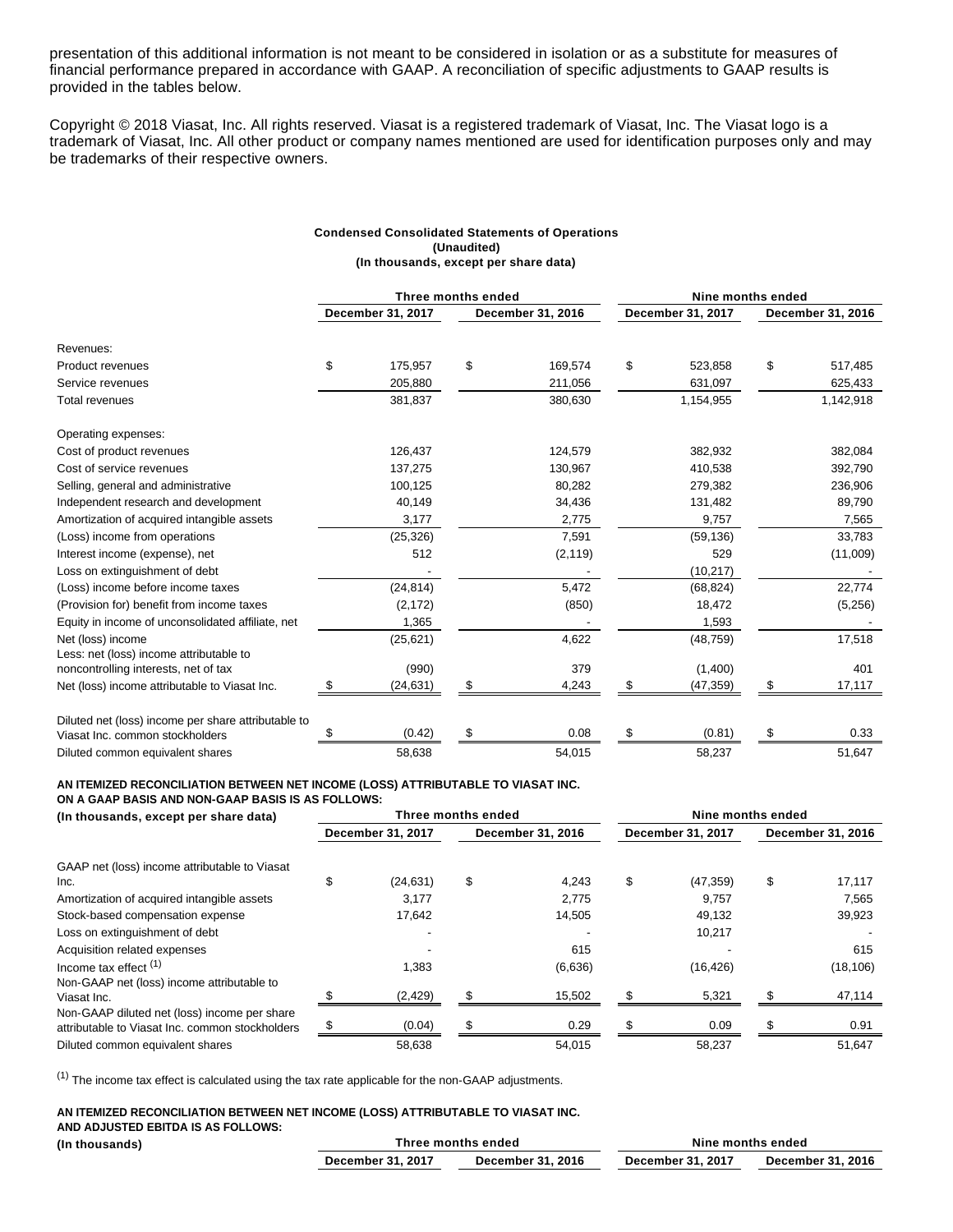| GAAP net (loss) income attributable to Viasat |           |        |                 |              |
|-----------------------------------------------|-----------|--------|-----------------|--------------|
| Inc.                                          | (24, 631) | 4.243  | \$<br>(47, 359) | \$<br>17.117 |
| Provision for (benefit from) income taxes     | 2.172     | 850    | (18, 472)       | 5,256        |
| Interest (income) expense, net                | (512)     | 2.119  | (529)           | 11.009       |
| Depreciation and amortization                 | 61.567    | 61.578 | 186.376         | 183,398      |
| Stock-based compensation expense              | 17.642    | 14.505 | 49.132          | 39,923       |
| Loss on extinguishment of debt                |           |        | 10.217          |              |
| Acquisition related expenses                  |           | 615    |                 | 615          |
| <b>Adiusted EBITDA</b>                        | 56.238    | 83.910 | 179.365         | 257,318      |

# **AN ITEMIZED RECONCILIATION BETWEEN SEGMENT OPERATING PROFIT (LOSS) BEFORE CORPORATE AND AMORTIZATION OF ACQUIRED INTANGIBLE ASSETS AND ADJUSTED EBITDA IS AS FOLLOWS:**

|                                                                                                            |    |                                     |     | Three months ended December 31, 2017 |                              |              | Three months ended December 31, 2016 |                                     |    |                               |    |                              |    |              |
|------------------------------------------------------------------------------------------------------------|----|-------------------------------------|-----|--------------------------------------|------------------------------|--------------|--------------------------------------|-------------------------------------|----|-------------------------------|----|------------------------------|----|--------------|
|                                                                                                            |    | <b>Satellite</b><br><b>Services</b> |     | <b>Commercial</b><br><b>Networks</b> | Government<br><b>Systems</b> | <b>Total</b> |                                      | <b>Satellite</b><br><b>Services</b> |    | Commercial<br><b>Networks</b> |    | Government<br><b>Systems</b> |    | <b>Total</b> |
| Segment<br>operating profit<br>(loss) before<br>corporate and<br>amortization of<br>acquired<br>intangible |    |                                     |     |                                      |                              |              |                                      |                                     |    |                               |    |                              |    |              |
| assets                                                                                                     | \$ | 1,681                               | \$  | (53, 505)                            | \$<br>29,675                 | \$(22,149)   | \$                                   | 34,846                              | \$ | (48, 598)                     | \$ | 24,118                       | \$ | 10,366       |
| Depreciation <sup>(2)</sup><br>Stock-based<br>compensation                                                 |    | 35,151                              |     | 7,301                                | 9,100                        | 51,552       |                                      | 35,136                              |    | 6,364                         |    | 8,840                        |    | 50,340       |
| expense<br>Other                                                                                           |    | 4,394                               |     | 6,660                                | 6,588                        | 17,642       |                                      | 3,117                               |    | 5,788                         |    | 5,600                        |    | 14,505       |
| amortization<br>Equity in<br>income of<br>unconsolidated                                                   |    | 3,093                               |     | 1,549                                | 2,196                        | 6,838        |                                      | 3,330                               |    | 3,632                         |    | 1,501                        |    | 8,463        |
| affiliate, net<br>Acquisition<br>related                                                                   |    | 1,365                               |     |                                      |                              | 1,365        |                                      |                                     |    |                               |    |                              |    |              |
| expenses<br>Noncontrolling                                                                                 |    |                                     |     |                                      |                              |              |                                      | 190                                 |    | 179                           |    | 246                          |    | 615          |
| interests<br>Adjusted                                                                                      |    | 754                                 |     |                                      | 236                          | 990          |                                      |                                     |    |                               |    | (379)                        |    | (379)        |
| <b>EBITDA</b>                                                                                              | S  | 46,438                              | \$. | (37, 995)                            | \$<br>47,795                 | 56,238<br>\$ | S                                    | 76,619                              | \$ | (32, 635)                     | S  | 39,926                       | S  | 83,910       |

|                                                                                                            |                                     | Nine months ended December 31, 2017 |                              |              | Nine months ended December 31, 2016 |                               |                              |              |  |  |
|------------------------------------------------------------------------------------------------------------|-------------------------------------|-------------------------------------|------------------------------|--------------|-------------------------------------|-------------------------------|------------------------------|--------------|--|--|
|                                                                                                            | <b>Satellite</b><br><b>Services</b> | Commercial<br><b>Networks</b>       | Government<br><b>Systems</b> | Total        | <b>Satellite</b><br><b>Services</b> | Commercial<br><b>Networks</b> | Government<br><b>Systems</b> | <b>Total</b> |  |  |
| Segment<br>operating profit<br>(loss) before<br>corporate and<br>amortization of<br>acquired<br>intangible |                                     |                                     |                              |              |                                     |                               |                              |              |  |  |
| assets                                                                                                     | \$<br>33,140                        | \$<br>(179,007)                     | \$<br>96,488                 | \$ (49, 379) | 98,263<br>\$                        | \$<br>(127, 997)              | \$<br>71,082                 | \$<br>41,348 |  |  |
| Depreciation <sup>(2)</sup><br>Stock-based<br>compensation                                                 | 106,095                             | 20,556                              | 26,560                       | 153,211      | 106,384                             | 18,390                        | 26,107                       | 150,881      |  |  |
| expense<br>Other                                                                                           | 11,842                              | 18,740                              | 18,550                       | 49,132       | 8,348                               | 16,053                        | 15,522                       | 39,923       |  |  |
| amortization<br>Equity in<br>income of<br>unconsolidated                                                   | 9,639                               | 6,710                               | 7,059                        | 23,408       | 9,238                               | 10,912                        | 4,802                        | 24,952       |  |  |
| affiliate, net<br>Acquisition<br>related                                                                   | 1,593                               |                                     |                              | 1,593        |                                     |                               |                              |              |  |  |
| expenses<br>Noncontrolling                                                                                 |                                     |                                     |                              |              | 190                                 | 179                           | 246                          | 615          |  |  |
| interests<br>Adjusted                                                                                      | 1,567                               |                                     | (167)                        | 1,400        |                                     |                               | (401)                        | (401)        |  |  |